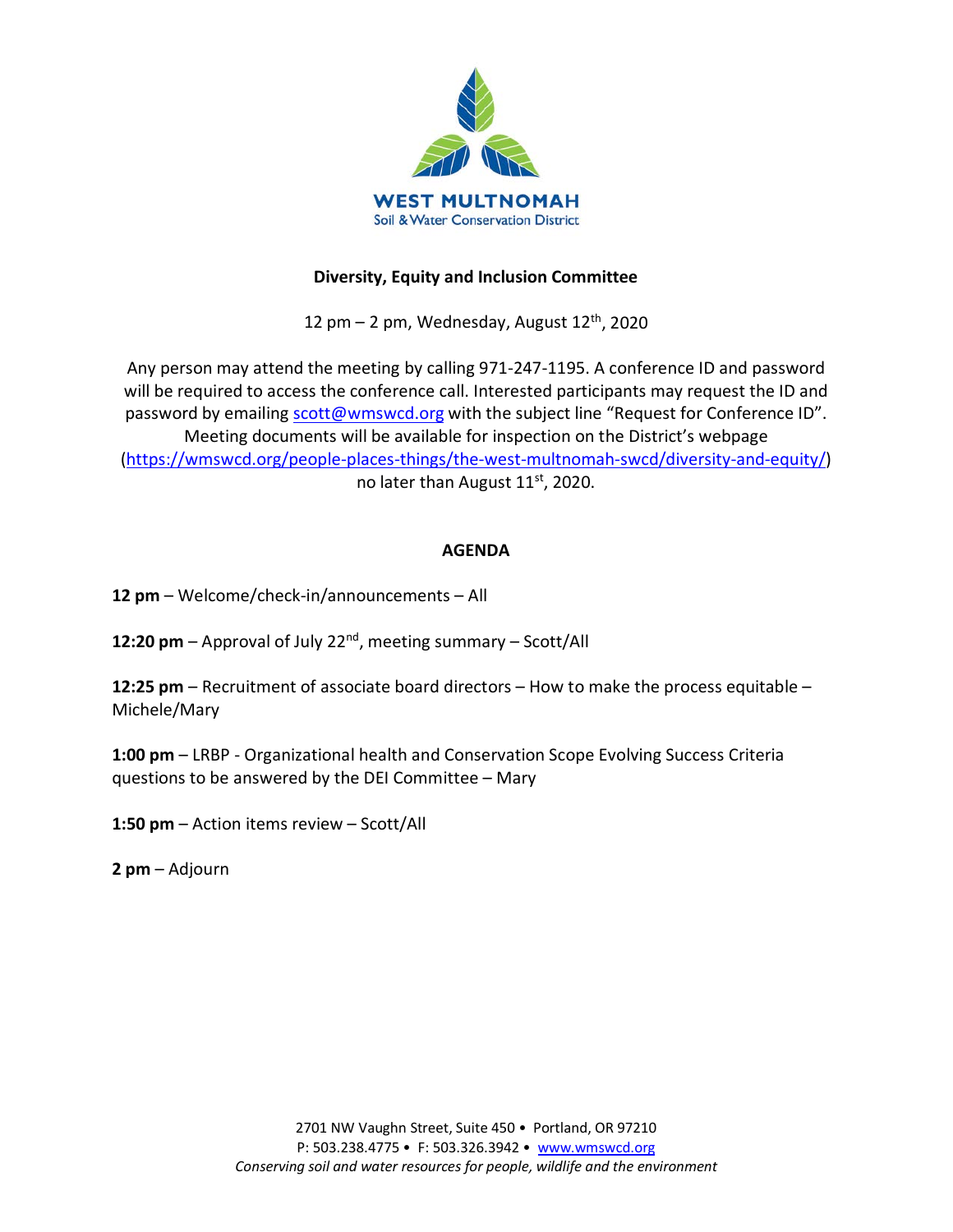#### **DRAFT -- WMSWCD Diversity, Equity and Inclusion (DEI) Committee Meeting Summary – DRAFT July 22, 2020 Noon to 2:00 pm, WMSWCD Conference Call**

**Attending:** Scott Gall (Chair); Terri Preeg Riggsby, Michele Levis, Mary Logalbo, Renee Magyar, Randi Razalenti, Hannah Spencer, Laura Taylor; Guests: Gianna Petito & Kristen Balschunat (Winooski Natural Resources Conservation District)

**Welcome/Check-In/Equity Shares –** Mary shared that she heard back from Indi Keith, who has confirmed she is interested in moving forward with the peer review of the *Whose Land is Our Land?* paper with the District.

**Approval of the May 2020 Meeting Summary** – Approved as written.

**Financial Report –** The group reviewed the report from the end of the fiscal year. There were ADP payroll items from April and May that were accidentally coded to DEI, but were not DEI expenses.

**Action Item:** Michele to correct ADP items in QuickBooks.

**Long Range Business Plan (LRBP) – Organizational Health & Conservation Scope Teams' Evolving Success Criteria Questions for DEI Committee –** This item was moved up on the agenda due to Terri not being available at the meeting yet. The group looked at the questions from the planning teams and discussed. Mary iterated that the DEI Committee is charged with giving insights, and this does not need to be final answers.

Organizational Health Team Question 1: How can we ingrain equity and inclusivity in our decision making?

-Diversifying leadership

- Slowing down

-Equity lens & abbreviated equity lens

- Outreach for perspectives from different communities in our District

- Finding tools that can be used habitually by staff on an individual level for decision making that has medium and short term impact, such as the abbreviated lens & continuing/increasing use for full equity lens for long term impact decisions (such as hiring)

- Having a diverse standing advisory committee
- Continuing/increasing working with diverse partners

-Continuing education for staff and Board with DEI trainings

Organizational Health Team question 2: How shall we ensure ample time and slower pace is supported to be more equitable and inclusive?

- Making it clear that we are allocating time for this on individual annual work plans
- Adjust expectations for how long things take and how many projects we can do in a year
- Actually making the space to do the practice such as a reminders in workflows
- Leadership need to continue to be supportive of actually taking the time to make space for this
- Track how staff time is spent. This will help inform how to set this up realistically in annual work plans, and will make it easier to allocate the necessary resources to do this work.
- Rewarding and encouraging the behavior as well as holding staff accountable for making time

Conservation Scope Question #1: Should we include equity and inclusion in our mission statement?

Mary let the group know that the Board was asked this question and it was met with some uncertainty because they were unsure if this is the right place to have this. The mission statement should be why the District exists. The vision statement is our goals. Renee and Mary have been discussing having a tagline in addition to a mission and vision. The group had general support of including this in the mission statement with the following notes:

- Actual words used for this needs to be worked on, and being succinct is important.
- We exist to serve people in an equitable and inclusive model.
- Stay simple, clear and straightforward. Our current mission talks about people it's not exclusionary the way that it reads.
- Mary notes that a tagline for NRCS was accidentally introduced to the Board as a mission statement to the Board, which they were very supportive of how short it was, but didn't know it was a tagline at the time. Taglines can read shorter and mission statements can include more.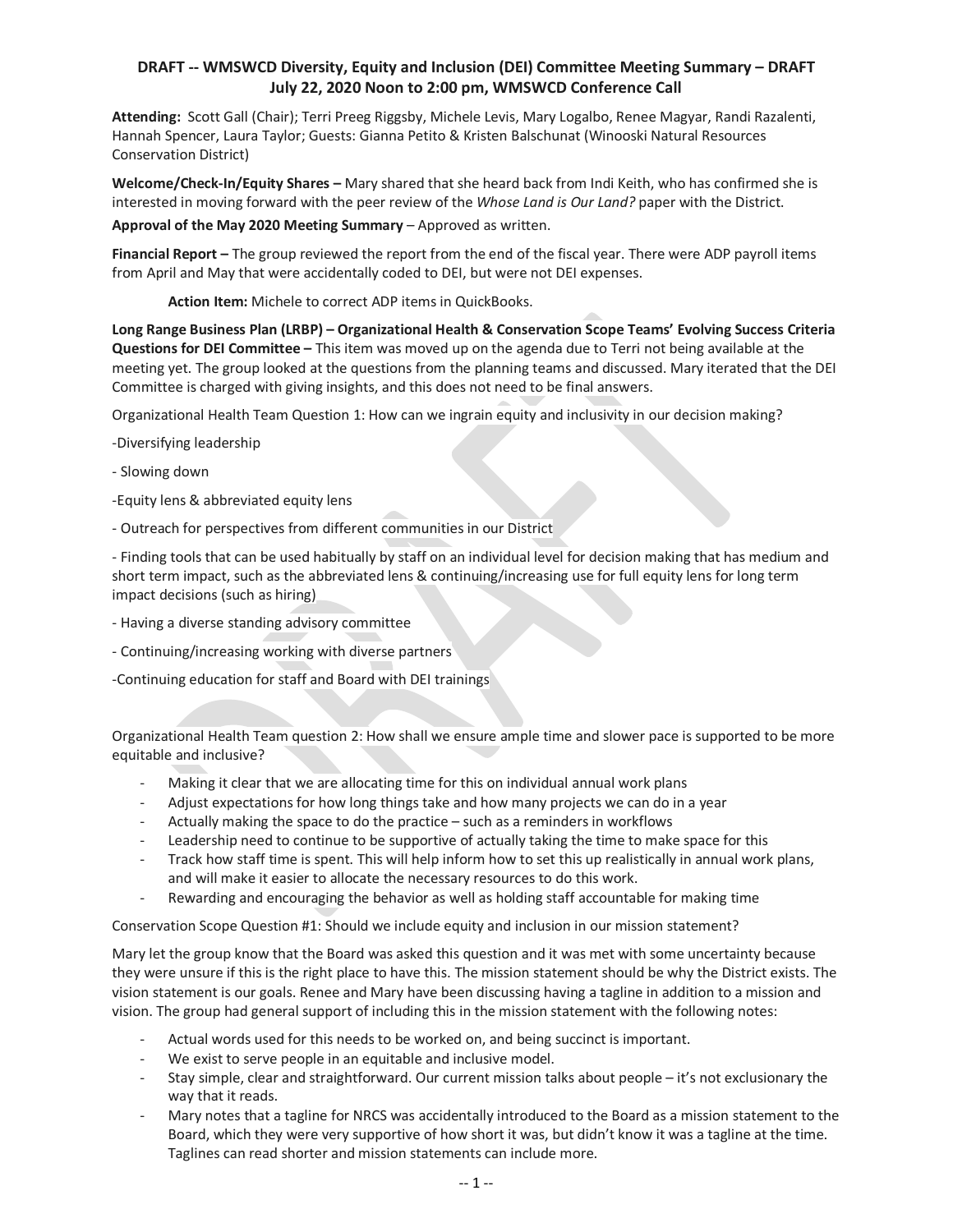Michele notes that Jim Cathcart had a tagline that he had suggested: Clean water. Healthy soil. Diverse Habitat.

This topic was cut short due to time constraints. Scott noted that the group can contact Mary with anything outside of the meeting about this topic as needed.

**Recruitment of Associate Board Directors –** This is now called an Associate Director Information packet instead of an application packet as a first step to make it less intimidating. Michele added some information about what the District does so if we want to really reach out to new people they will understand what their role would be, attributes that would be helpful, and what the selection process would be like. Michele incorporated items from the roles that the Board approved of the role they want Associate Directors to do. Michele reminded the group of changes to the document that came from the DEI Committee's last meeting.

The group looked more at the information form and discussed and made additional modifications to make the form more approachable for all. The group discussed different ways to simplify the form and a subcommittee was formed to work on the form some more before bringing back to the DEI Committee. Michele, Renee, and Terri will work on this. The DEI Committee will reconvene to look at the revised form and talk about the perspectives and process that the Board uses with these materials. There may be more revisions based on this insight of how the form may be used.

**Action item:** Michele will schedule time with Renee and Terri to work more on the information form.

**DEI Reports to Board of Directors –** Terri reminded the group that the Board members wanted to have a quarterly report from the Committee, or more often as needed. There may be ways to do this that make it more digestible and engaging for the Board to track what the Committee is doing and how annual work plan goals are being met.

**Action Item:** Scott and Terri will come up with an example of the DEI Committee report to the Board for both the Board and DEI Committee to weigh in on. Scott may reach out to Committee members as needed for items to include on the report.

**Voluntary DEI Discussion sessions for Staff –** Through conversations and surveys with staff, it has been noted that the staff need more time and space to have more open / less structured conversations around equity outside of the DEI Committee meetings. Particularly during the pandemic with the office closed, there currently isn't a natural way of talking about some of the current issues related to equity like there would normally be when staff were all in the office together. The District is going to start having monthly open-ended discussions, and perhaps increasing the frequency of these discussions as desired. The first two are going to have more structure in that they are going to be voluntary debriefs of the two upcoming trainings – one training (with Board and some partners) on microaggressions, and the other training on gender (staff only, Board to have their own training after the LRBP update).

**Action Item:** Randi to facilitate the first two discussions and then check in with Scott about when to have the more open ended discussions after that and who will facilitate. Scott and Randi will coordinate these and alternate facilitating.

**Add August DEI Meeting –** Due to the need for more discussion related to the LRBP questions and Associate Board Director recruitment, a meeting has been added on August 12 from noon- 2:00pm.

#### **Action Items – see above.**

The group talked a bit more to the guests at the end of the meeting and Kristen invited staff to talk about these questions that their District is thinking about: How do we best talk about landownership, especially in relation to Native Americans? Safety on the job, particularly in rural communities, how can we make sure that people of color in these positions are safe? Gianna found our District by searching for conservation districts and DEI.

**Next Meeting:** Noon to 2:00 pm, August 12.

Notes taken by Randi Razalenti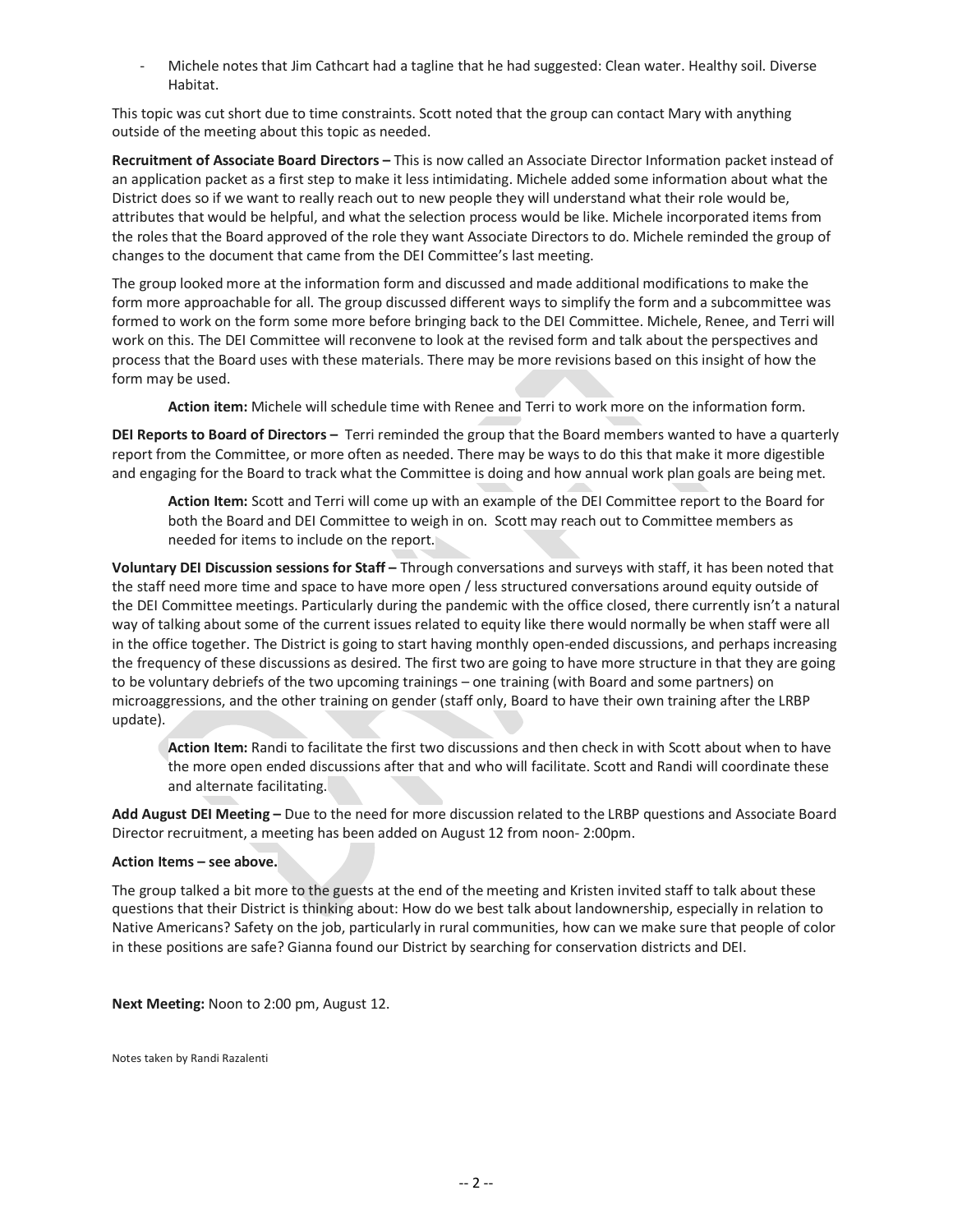

# **WMSWCD ASSOCIATE DIRECTOR INFORMATION**

Draft for discussion 7.22.2020

## **Associate Director's Role**

Associate Directors are volunteers and serve as non-voting members of the Board. They may be appointed to serve on committees and may contribute to discussions of District business. Board meetings are held monthly at the District office. Associate Directors are encouraged to attend Board meetings, board trainings, and committee meetings; additional encouraged activities include staying abreast of local conservation issues, attending area and state meetings of the various state associations and other conservation partners, and promoting the conservation district's work to local landowners, its constituency, partnering agencies and organizations, legislators, and any decision makers regarding the conservation district's funding.

## **Selection of Associate Directors is based on the ability of candidates to:**

- Fulfill current needs as identified by the Board of Directors
- Represent WMSWCD, its Board of Directors and policies in the community.
- Work to pursue the mission of WMSWCD.
- Represent the interests of constituents to WMSWCD.
- Bring valued skills and abilities to enhance the Board's effectiveness and/or
- Assist the District in better including and serving the interests of communities we have not yet fully engaged.

#### **Qualifications/Skills**

Associate Directors may be appointed by the Board of Directors if they meet the following requirements:

• Ability to build inclusive, community-based partnerships between individuals, agencies, and citizen groups with diverse interests and values.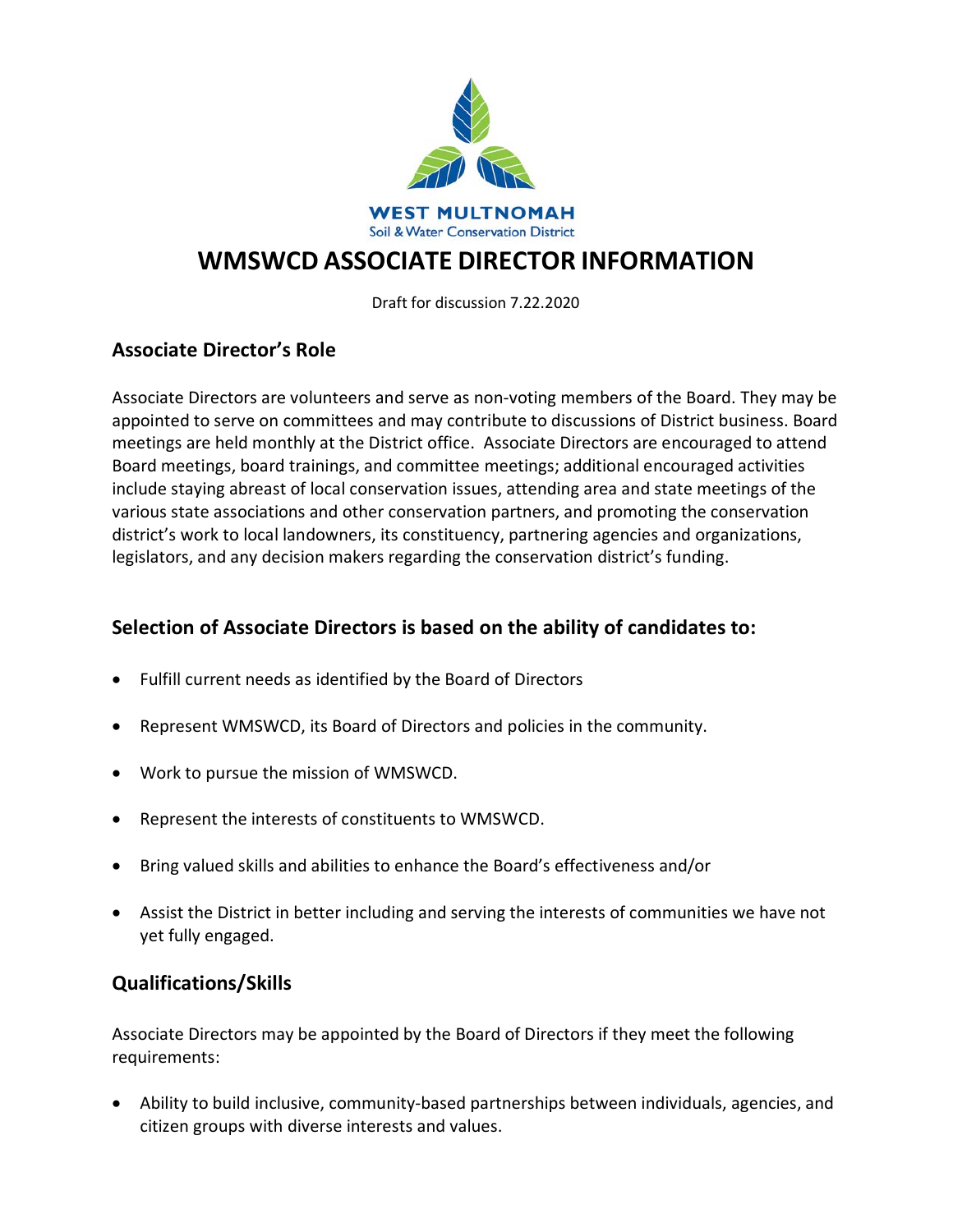- Commitment to working as a team member with the district staff and Board.
- Willingness to serve on a Board Committee.
- Commitment to a voluntary, non-regulatory, collaborative approach to conservation.
- Willingness to represent the Board and District on committees, as a District representative to other organizations or by assisting the District in another activity, mutually agreed upon with the Board of Directors.
- Demonstrated interest in natural resource conservation.
- Expertise in a relevant area such as community involvement and outreach, conservation practice implementation, project management, accounting, law, personnel management, land and water management (farming, forestry, ecological restoration etc.) and/or public policy.
- Advance the current Associate Director recruitment goals identified by the Board.

### **Selection Process**

- To be considered for an Associate Director position, a candidate may submit a letter indicating interest in serving as an Associate Director, setting out relevant skills/qualifications and indicating a particular area of interest in working with the District and its Board. Alternatively, a candidate may complete and submit the Associate Director Information form on the next page.
- WMSWCD Directors may interview all interested candidates to learn more about candidate's qualifications, skills and other factors relevant to the Board. A Director may make a request to the Chair that the appointment be placed on a Board agenda.
- Having then received a request from a Director so to do, the Chair will place the appointment on a Board agenda for consideration. A decision regarding appointment will not be made at the meeting where a request is first presented.
- Associate Directors are appointed by majority vote at a regular WMSWCD Board meeting. Once appointed, Associate Directors continue to serve at the Board of Director's discretion, or until they choose to resign.

#### **Other Volunteer Opportunities**

Please contact the District office about other ways to become involved in volunteer activities at WMSWCD.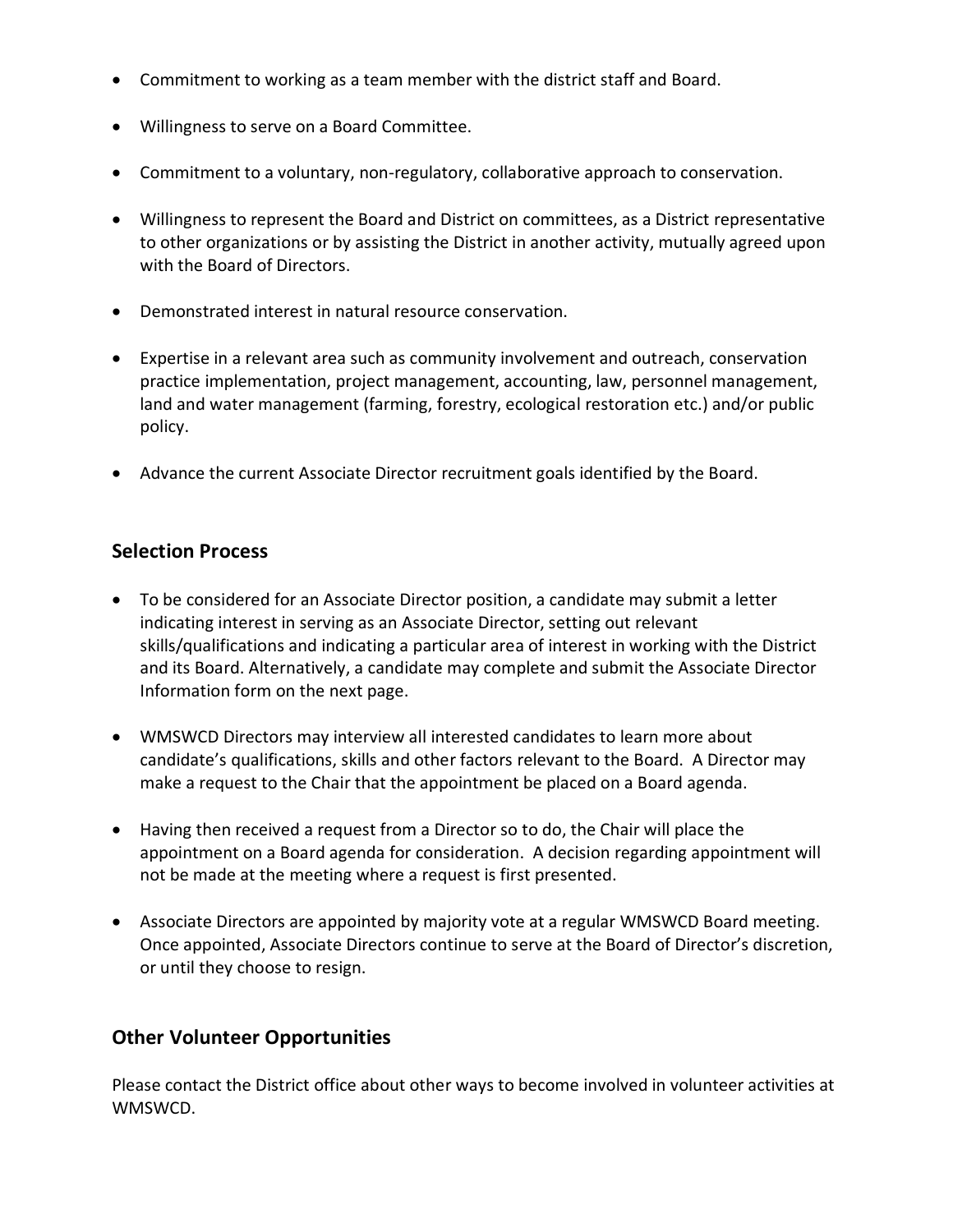# Associate Director Information

| Name:              |                  |                 |      |              |                       |
|--------------------|------------------|-----------------|------|--------------|-----------------------|
| (Last)             |                  | (First)         |      | (Middle)     | $(I \text{ go by } )$ |
| Address:           |                  |                 |      |              |                       |
|                    | Street, P.O. Box |                 | City | <b>State</b> | Zip Code              |
| Telephone No.: ___ |                  | E-mail Address: |      |              |                       |

Do you have a specific reason for wanting to serve as an associate director?

Have you interacted with the district in the past?

Is there anything else you'd like to share with us (relevant work or volunteer experience, knowledge, skills, interest in diversity, equity and inclusion)?

Feel free to use a second page to elaborate on any of the above, if needed.

Return by mail, fax or email to: West Multnomah Soil & Water Conservation District 2701 NW Vaughn St, Ste.450 Portland, OR 97210 F: 503.326.3942 Email: info@wmswcd.org